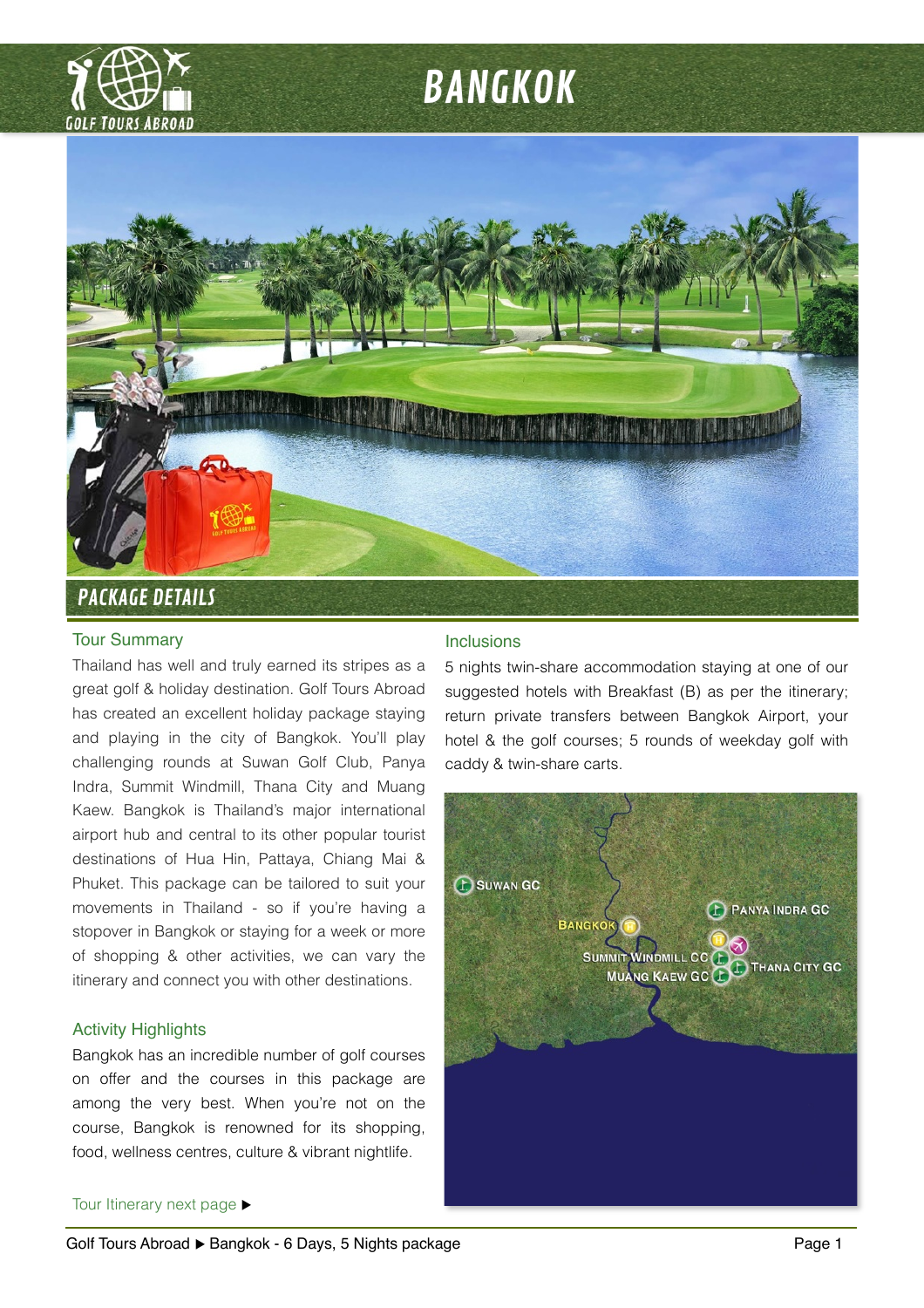# ITINERARY

## **DAY 1 Arrive Bangkok**

On arrival to Bangkok Airport, you'll be met and transferred to your chosen hotel in Bangkok. Relax for the remainder of the day and spend some time familiarising yourself with your hotel and its location.



# **DAY 2 Thana City CC**

Your first round in Bangkok will be on Greg Norman's course. Considered one of Thailand's finest courses, Thana City has hosted many tournament events and world class players. After golf you'll transfer back to your hotel. (B)





# **DAY 3 Suwan GC**

After breakfast, you'll travel west to Suwan Golf Club - host of the Thailand Open. Built in 2005, it's a beautiful 7100yd course with undulating fairways and sloping greens. After golf you'll transfer back to the hotel. (B)

# **DAY 4 Summit Windmill CC**

This morning you'll play on one of the best courses in Thailand. A truly scenic course that is beautifully maintained and has a stunning series of lakes and other hazards to challenge your game. After golf you'll transfer back to your hotel. (B)

### **DAY 5 Panya Indra GC**

Today you'll head to Ronald Fream's 27-hole championship venue. You'll play 2 out of the 3 beautifully sculpted 9-hole courses and encounter a good mix of challenges. After golf you'll transfer back to your hotel. (B)



# **DAY 6 Muang Kaew GC**

Your final round will be on the Schmidt-Curley redesign that has been delighting golfers with their signature 'risk & reward' layout. Freshen up after your round and transfer to Bangkok International Airport for your onward journey. (B)



# Tour Options & Prices

Tour prices for this Bangkok package are displayed on the Golf Tours Abroad website. The options of room upgrades, single-share rooms or other hotels are subject to availability - please contact us for these rates. For quotations that involve variations to this tour package with customised options, please contact Golf Tours Abroad directly: Telephone: **+61 2 8213 2493** or Emailing: **info@golftoursabroad.com**

# Exclusions

International airfares and taxes; visa application fees; personal expenses such as telephone, dry cleaning, taxi fares etc; golf club or shoe hire; gratuities to caddies and transfer drivers; optional activities, meals or any items not specified in the itinerary.

Further Information continued next page  $\blacktriangleright$